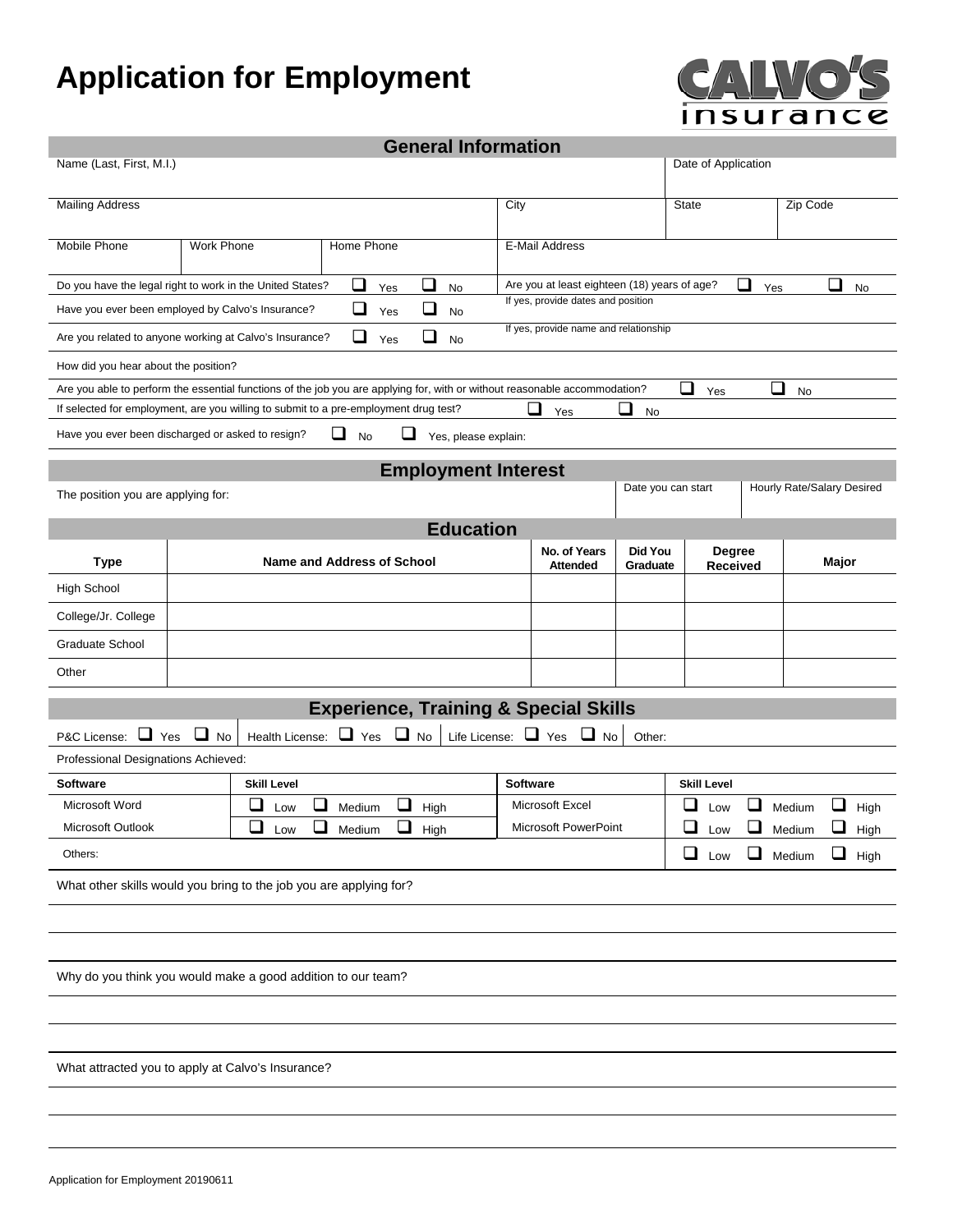| <b>Employment History</b><br>Please list present and past employment, starting with your most recent employer. If you held more than one position with the same employer, please list<br>each position separately. Please include military service. You may also include volunteer work. Please account for periods of unemployment. |                                     |                                      |         |                        |  |                              |                    |           |  |
|--------------------------------------------------------------------------------------------------------------------------------------------------------------------------------------------------------------------------------------------------------------------------------------------------------------------------------------|-------------------------------------|--------------------------------------|---------|------------------------|--|------------------------------|--------------------|-----------|--|
| Employer (1)                                                                                                                                                                                                                                                                                                                         |                                     |                                      | Address |                        |  |                              |                    |           |  |
|                                                                                                                                                                                                                                                                                                                                      |                                     |                                      |         |                        |  |                              |                    |           |  |
| Type of Business                                                                                                                                                                                                                                                                                                                     |                                     | Name & Title of Immediate Supervisor |         |                        |  | Telephone                    |                    |           |  |
|                                                                                                                                                                                                                                                                                                                                      |                                     |                                      |         |                        |  |                              |                    |           |  |
| <b>Dates Employed</b><br>To<br>From                                                                                                                                                                                                                                                                                                  |                                     | Starting                             |         | <b>Salary</b><br>Final |  | ❏<br>Full Time               | <b>Status</b><br>□ | Part Time |  |
| Position or Title                                                                                                                                                                                                                                                                                                                    |                                     |                                      |         |                        |  |                              |                    |           |  |
| <b>Description of Duties</b>                                                                                                                                                                                                                                                                                                         |                                     |                                      |         |                        |  |                              |                    |           |  |
|                                                                                                                                                                                                                                                                                                                                      |                                     |                                      |         |                        |  |                              |                    |           |  |
| Reason for Leaving                                                                                                                                                                                                                                                                                                                   |                                     |                                      |         |                        |  |                              |                    |           |  |
| May we contact<br>$\Box$ Yes<br>this employer?                                                                                                                                                                                                                                                                                       | If no, state reason<br>$\Box$<br>No |                                      |         |                        |  | Your name then, if different |                    |           |  |
|                                                                                                                                                                                                                                                                                                                                      |                                     |                                      |         |                        |  |                              |                    |           |  |
| Employer (2)                                                                                                                                                                                                                                                                                                                         |                                     |                                      | Address |                        |  |                              |                    |           |  |
|                                                                                                                                                                                                                                                                                                                                      |                                     |                                      |         |                        |  |                              |                    |           |  |
| Type of Business                                                                                                                                                                                                                                                                                                                     |                                     | Name & Title of Immediate Supervisor |         |                        |  | Telephone                    |                    |           |  |
| <b>Dates Employed</b>                                                                                                                                                                                                                                                                                                                |                                     |                                      |         | <b>Salary</b>          |  |                              | <b>Status</b>      |           |  |
| From<br>To                                                                                                                                                                                                                                                                                                                           |                                     | Starting                             |         | Final                  |  | ❏<br>Full Time               | $\sqcup$           | Part Time |  |
| Position or Title                                                                                                                                                                                                                                                                                                                    |                                     |                                      |         |                        |  |                              |                    |           |  |
| <b>Description of Duties</b>                                                                                                                                                                                                                                                                                                         |                                     |                                      |         |                        |  |                              |                    |           |  |
|                                                                                                                                                                                                                                                                                                                                      |                                     |                                      |         |                        |  |                              |                    |           |  |
| Reason for Leaving                                                                                                                                                                                                                                                                                                                   |                                     |                                      |         |                        |  |                              |                    |           |  |
| May we contact                                                                                                                                                                                                                                                                                                                       | If no, state reason                 |                                      |         |                        |  | Your name then, if different |                    |           |  |
| $\Box$ Yes<br>this employer?                                                                                                                                                                                                                                                                                                         | ❏<br>No                             |                                      |         |                        |  |                              |                    |           |  |
|                                                                                                                                                                                                                                                                                                                                      |                                     |                                      |         |                        |  |                              |                    |           |  |
| Employer (3)                                                                                                                                                                                                                                                                                                                         |                                     |                                      | Address |                        |  |                              |                    |           |  |
| Type of Business                                                                                                                                                                                                                                                                                                                     |                                     | Name & Title of Immediate Supervisor |         |                        |  | Telephone                    |                    |           |  |
|                                                                                                                                                                                                                                                                                                                                      |                                     |                                      |         |                        |  |                              |                    |           |  |
| <b>Dates Employed</b><br>To<br>From                                                                                                                                                                                                                                                                                                  |                                     | Starting                             |         | <b>Salary</b><br>Final |  | ❏<br>Full Time               | <b>Status</b><br>❏ | Part Time |  |
| Position or Title                                                                                                                                                                                                                                                                                                                    |                                     |                                      |         |                        |  |                              |                    |           |  |
| Description of Duties                                                                                                                                                                                                                                                                                                                |                                     |                                      |         |                        |  |                              |                    |           |  |
|                                                                                                                                                                                                                                                                                                                                      |                                     |                                      |         |                        |  |                              |                    |           |  |
| Reason for Leaving                                                                                                                                                                                                                                                                                                                   |                                     |                                      |         |                        |  |                              |                    |           |  |
| May we contact<br>$\Box$ Yes                                                                                                                                                                                                                                                                                                         | If no, state reason<br>❏<br>No      |                                      |         |                        |  | Your name then, if different |                    |           |  |
| this employer?                                                                                                                                                                                                                                                                                                                       |                                     |                                      |         |                        |  |                              |                    |           |  |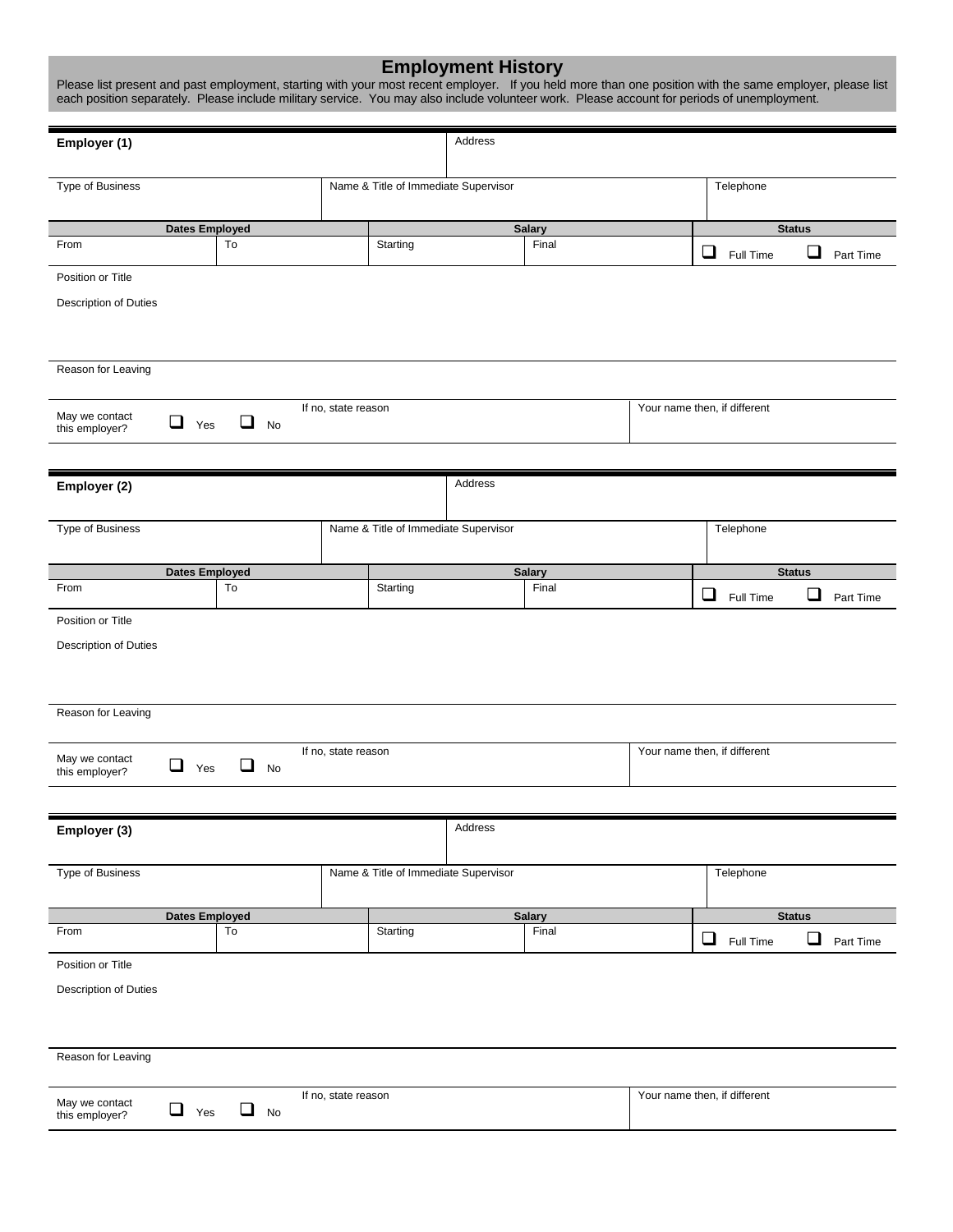|                                                                       | Employer (4)          |                |                                                                                                     | Address           |  |       |               |                    |  |
|-----------------------------------------------------------------------|-----------------------|----------------|-----------------------------------------------------------------------------------------------------|-------------------|--|-------|---------------|--------------------|--|
| Name & Title of Immediate Supervisor<br>Type of Business              |                       |                |                                                                                                     |                   |  |       | Telephone     |                    |  |
|                                                                       |                       |                |                                                                                                     |                   |  |       |               |                    |  |
|                                                                       | <b>Dates Employed</b> |                |                                                                                                     | <b>Salary</b>     |  |       | <b>Status</b> |                    |  |
| From                                                                  | To                    |                | Starting                                                                                            |                   |  | Final |               | Ш<br>Part Time     |  |
|                                                                       | Position or Title     |                |                                                                                                     |                   |  |       |               |                    |  |
|                                                                       | Description of Duties |                |                                                                                                     |                   |  |       |               |                    |  |
|                                                                       |                       |                |                                                                                                     |                   |  |       |               |                    |  |
|                                                                       |                       |                |                                                                                                     |                   |  |       |               |                    |  |
|                                                                       | Reason for Leaving    |                |                                                                                                     |                   |  |       |               |                    |  |
| Your name then, if different<br>If no, state reason<br>May we contact |                       |                |                                                                                                     |                   |  |       |               |                    |  |
| $\Box$<br>□<br>Yes<br><b>No</b><br>this employer?                     |                       |                |                                                                                                     |                   |  |       |               |                    |  |
|                                                                       |                       |                |                                                                                                     |                   |  |       |               |                    |  |
|                                                                       |                       |                | List at least three professional references who are not former employers and are not related to you | <b>References</b> |  |       |               |                    |  |
|                                                                       |                       | Name & Address |                                                                                                     | <b>Telephone</b>  |  |       | Occupation    | <b>Years Known</b> |  |
|                                                                       |                       |                |                                                                                                     | Home              |  |       |               |                    |  |
| 1                                                                     |                       |                |                                                                                                     | Work              |  |       |               |                    |  |
|                                                                       |                       |                |                                                                                                     | Home              |  |       |               |                    |  |
| $\overline{2}$                                                        |                       |                |                                                                                                     | Work              |  |       |               |                    |  |
|                                                                       |                       |                |                                                                                                     | Home              |  |       |               |                    |  |
| 3                                                                     |                       |                |                                                                                                     | Work              |  |       |               |                    |  |

## **Applicant Certification**

Please read carefully before signing

I hereby certify that all of the information contained in this application is true, complete, and correct to the best of my knowledge. I understand that any false or misleading statements or material omissions, whenever discovered, regarding this application or any accompanying resume, are grounds for refusal of employment, or if employed, dismissal from employment.

I understand that if employed, my employment with Calvo's Insurance is at will, which means I am free to resign at any time, with or without notice, and with or without cause and Calvo's Insurance is free to terminate my employment at any time, with or without notice, and with or without cause.

I understand that I may be required to submit to a complete medical examination, including drug screening, as a condition of employment, and at any time during my employment, the cost of which will be paid by Calvo's Insurance. I authorize the physician conducting the examination and ordering any laboratory testing, to disclose the results of the examination and the laboratory tests to the Human Resources Manager of Calvo's Insurance.

I authorize Calvo's Insurance to make any investigation of my personal, educational, financial or employment history and I authorize any employer and any other person, firm, corporation, institution or government agency to give Calvo's Insurance any information they may have about me, verbally, in writing, or by facsimile transmission. In consideration of Calvo's Insurance's review of my application for employment, I release Calvo's Insurance and all providers of information from any liability as a result of furnishing or receiving this information.

I understand that this is only an application for employment, not a promise or guarantee the employment is currently available or the employment is being or will be offered to me. I certify that I have read and fully understand the foregoing statements and that I seek employment with Calvo's Insurance under these conditions.

Name of Applicant (print) Date Control Control of Applicant Control Control Date Date Date Date Date Date Date

 $\overline{a}$ 

**Your application will be retained in our active files for a period of three (3) months. If you have not been employed by Calvo's Insurance within this period of time, and you still desire to be considered for employment, it will be necessary for you to complete a new application form.** 

**Calvo's Insurance is an Equal Opportunity and Affirmative Action Employer. Thank you for your interest in working with us.**